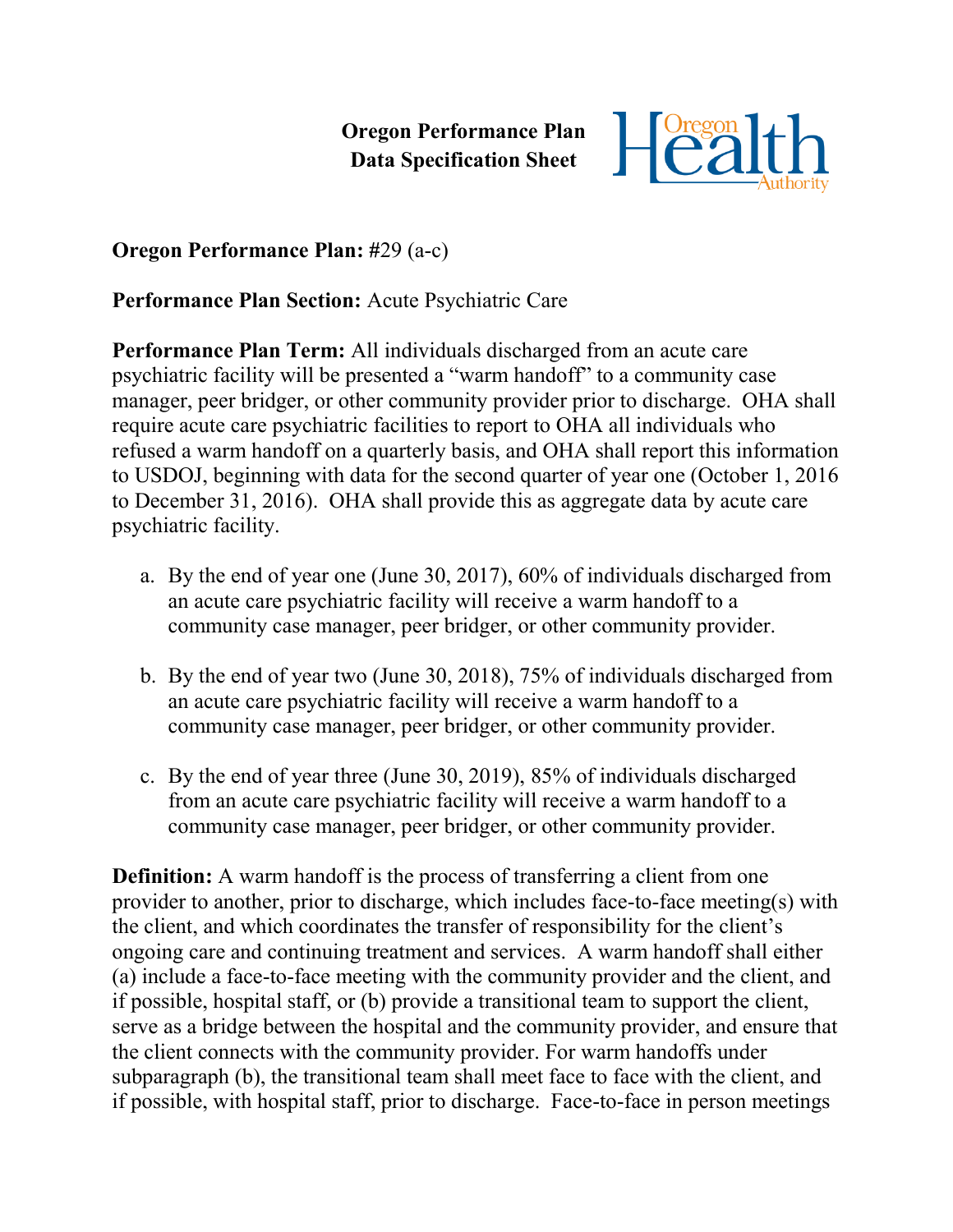are preferable for warm handoffs. However, a face-to-face meeting may be accomplished through technological solutions that provide two-way video-like communication on a secure line ("telehealth"), when either distance is a barrier to an in person meeting or individualized clinical criteria support the use of telehealth. (Oregon Performance Plan)

## **Data Source:**

• The methodology to collect this data is currently under discussion with the Acute Care Hospitals.

## **Description of Data:**

- **Metrics:**
	- o Number of individuals receiving a warm handoff
	- o Percentage of individuals receiving a warm handoff
- **Numerator:** Total number of individuals with SPMI, 18 years and older receiving a warm handoff at discharge
- **Denominator:** Total number of discharges for individuals with SPMI, 18 years and older, discharged from acute care hospitals.
- **Other / Description of Data Points:** N/A

**Data issues/caveats that affect performance outcomes:** N/A